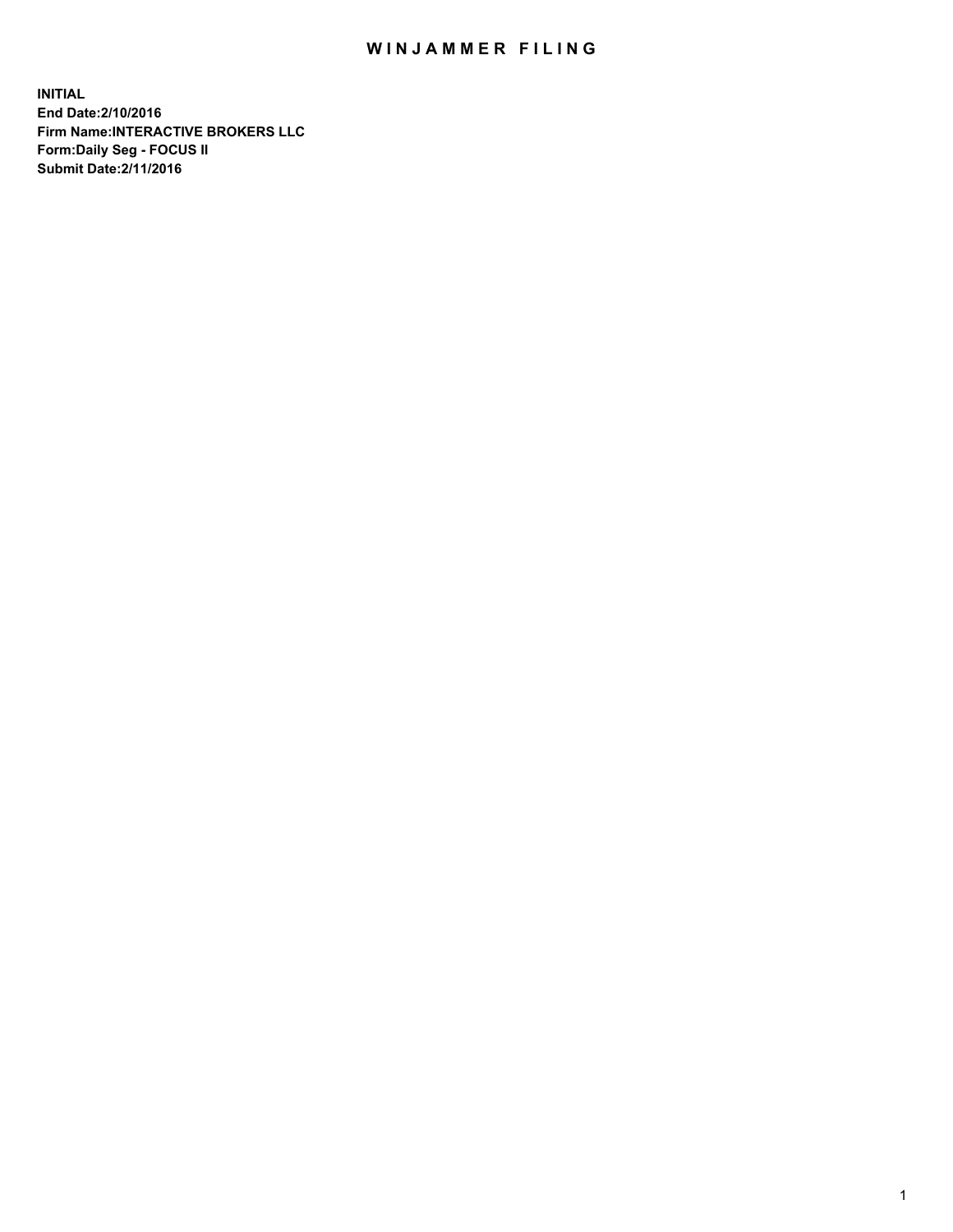## **INITIAL End Date:2/10/2016 Firm Name:INTERACTIVE BROKERS LLC Form:Daily Seg - FOCUS II Submit Date:2/11/2016 Daily Segregation - Cover Page**

| Name of Company<br><b>Contact Name</b><br><b>Contact Phone Number</b><br><b>Contact Email Address</b>                                                                                                                                                                                                                          | <b>INTERACTIVE BROKERS LLC</b><br><b>Alex Parker</b><br>203-618-7738<br>aparker@interactivebrokers.com |
|--------------------------------------------------------------------------------------------------------------------------------------------------------------------------------------------------------------------------------------------------------------------------------------------------------------------------------|--------------------------------------------------------------------------------------------------------|
| FCM's Customer Segregated Funds Residual Interest Target (choose one):<br>a. Minimum dollar amount: ; or<br>b. Minimum percentage of customer segregated funds required:% ; or<br>c. Dollar amount range between: and; or<br>d. Percentage range of customer segregated funds required between:% and%.                         | <u>0</u><br>155,000,000 245,000,000<br><u>00</u>                                                       |
| FCM's Customer Secured Amount Funds Residual Interest Target (choose one):<br>a. Minimum dollar amount: ; or<br>b. Minimum percentage of customer secured funds required:% ; or<br>c. Dollar amount range between: and; or<br>d. Percentage range of customer secured funds required between:% and%.                           | <u>0</u><br>80,000,000 120,000,000<br>0 <sub>0</sub>                                                   |
| FCM's Cleared Swaps Customer Collateral Residual Interest Target (choose one):<br>a. Minimum dollar amount: ; or<br>b. Minimum percentage of cleared swaps customer collateral required:% ; or<br>c. Dollar amount range between: and; or<br>d. Percentage range of cleared swaps customer collateral required between:% and%. | <u>0</u><br>0 <sub>0</sub><br>0 <sub>0</sub>                                                           |

Attach supporting documents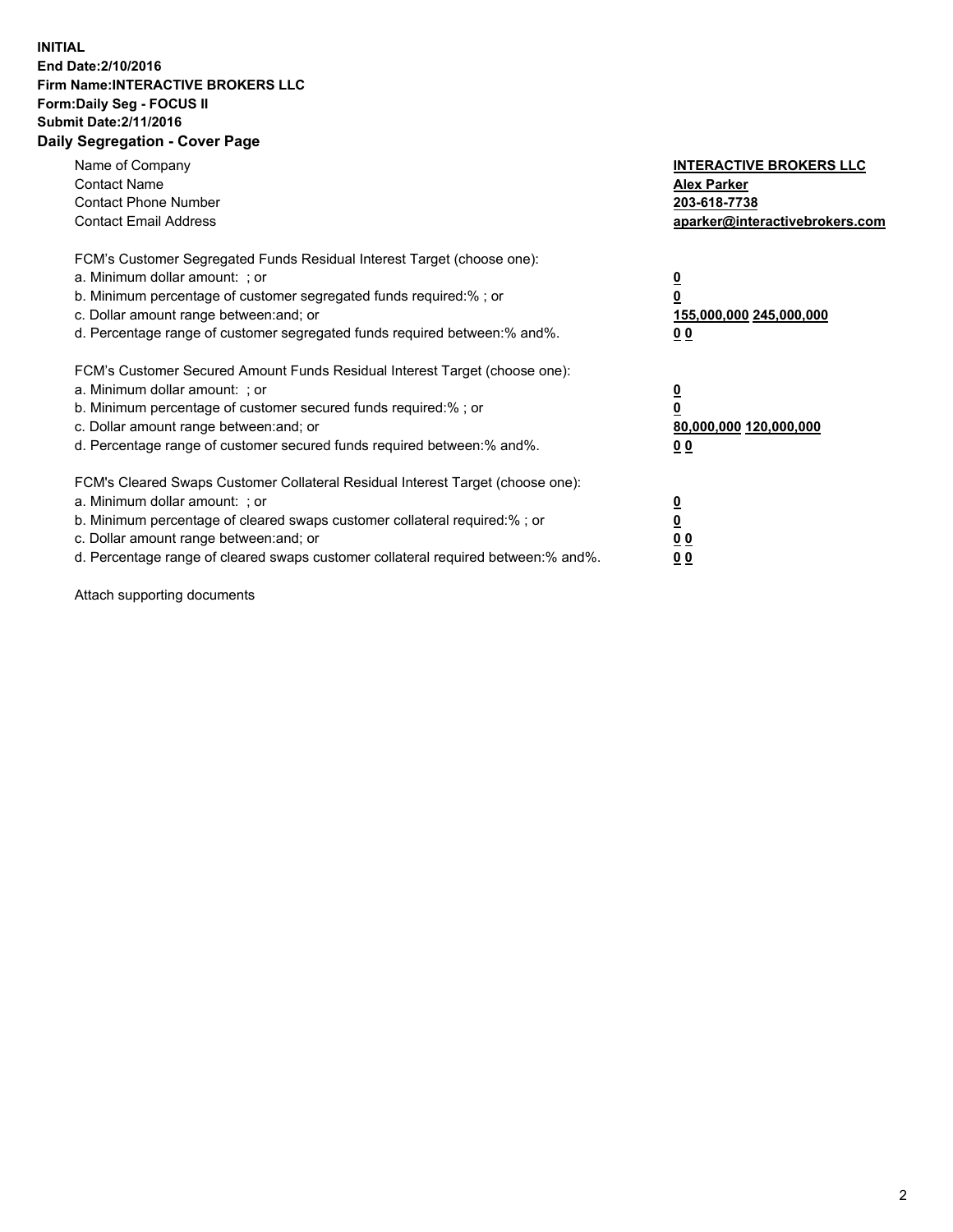## **INITIAL End Date:2/10/2016 Firm Name:INTERACTIVE BROKERS LLC Form:Daily Seg - FOCUS II Submit Date:2/11/2016 Daily Segregation - Secured Amounts**

|     | Daily Ocglegation - Occarea Anioants                                                        |                                   |
|-----|---------------------------------------------------------------------------------------------|-----------------------------------|
|     | Foreign Futures and Foreign Options Secured Amounts                                         |                                   |
|     | Amount required to be set aside pursuant to law, rule or regulation of a foreign            | $0$ [7305]                        |
|     | government or a rule of a self-regulatory organization authorized thereunder                |                                   |
| 1.  | Net ledger balance - Foreign Futures and Foreign Option Trading - All Customers             |                                   |
|     | A. Cash                                                                                     | 304,642,465 [7315]                |
|     | B. Securities (at market)                                                                   | $0$ [7317]                        |
| 2.  | Net unrealized profit (loss) in open futures contracts traded on a foreign board of trade   | -13,775,247 [7325]                |
| 3.  | Exchange traded options                                                                     |                                   |
|     | a. Market value of open option contracts purchased on a foreign board of trade              | 143,909 [7335]                    |
|     | b. Market value of open contracts granted (sold) on a foreign board of trade                | -346,296 [7337]                   |
| 4.  | Net equity (deficit) (add lines 1.2. and 3.)                                                | 290,664,831 [7345]                |
| 5.  | Account liquidating to a deficit and account with a debit balances - gross amount           | 1,542,441 [7351]                  |
|     | Less: amount offset by customer owned securities                                            | 0 [7352] 1,542,441 [7354]         |
| 6.  | Amount required to be set aside as the secured amount - Net Liquidating Equity              | 292,207,272 [7355]                |
|     | Method (add lines 4 and 5)                                                                  |                                   |
| 7.  | Greater of amount required to be set aside pursuant to foreign jurisdiction (above) or line | 292,207,272 [7360]                |
|     | 6.                                                                                          |                                   |
|     | FUNDS DEPOSITED IN SEPARATE REGULATION 30.7 ACCOUNTS                                        |                                   |
| 1.  | Cash in banks                                                                               |                                   |
|     | A. Banks located in the United States                                                       | 500,149 [7500]                    |
|     | B. Other banks qualified under Regulation 30.7                                              | 0 [7520] 500,149 [7530]           |
| 2.  | Securities                                                                                  |                                   |
|     | A. In safekeeping with banks located in the United States                                   | 340,890,262 [7540]                |
|     | B. In safekeeping with other banks qualified under Regulation 30.7                          | 0 [7560] 340,890,262 [7570]       |
| 3.  | Equities with registered futures commission merchants                                       |                                   |
|     | A. Cash                                                                                     | $0$ [7580]                        |
|     | <b>B.</b> Securities                                                                        | $0$ [7590]                        |
|     | C. Unrealized gain (loss) on open futures contracts                                         | $0$ [7600]                        |
|     | D. Value of long option contracts                                                           | $0$ [7610]                        |
|     | E. Value of short option contracts                                                          | 0 [7615] 0 [7620]                 |
| 4.  | Amounts held by clearing organizations of foreign boards of trade                           |                                   |
|     | A. Cash                                                                                     | $0$ [7640]                        |
|     | <b>B.</b> Securities                                                                        | $0$ [7650]                        |
|     | C. Amount due to (from) clearing organization - daily variation                             | $0$ [7660]                        |
|     | D. Value of long option contracts                                                           | $0$ [7670]                        |
|     | E. Value of short option contracts                                                          | 0 [7675] 0 [7680]                 |
| 5.  | Amounts held by members of foreign boards of trade                                          |                                   |
|     | A. Cash                                                                                     | 78,610,183 [7700]                 |
|     | <b>B.</b> Securities                                                                        | $0$ [7710]                        |
|     | C. Unrealized gain (loss) on open futures contracts                                         | -840,901 [7720]                   |
|     | D. Value of long option contracts                                                           | 143,907 [7730]                    |
|     | E. Value of short option contracts                                                          | -346,288 [7735] 77,566,901 [7740] |
| 6.  | Amounts with other depositories designated by a foreign board of trade                      | 0 [7760]                          |
| 7.  | Segregated funds on hand                                                                    | $0$ [7765]                        |
| 8.  | Total funds in separate section 30.7 accounts                                               | 418,957,312 [7770]                |
| 9.  | Excess (deficiency) Set Aside for Secured Amount (subtract line 7 Secured Statement         | 126,750,040 [7380]                |
|     | Page 1 from Line 8)                                                                         |                                   |
| 10. | Management Target Amount for Excess funds in separate section 30.7 accounts                 | 80,000,000 [7780]                 |
| 11. | Excess (deficiency) funds in separate 30.7 accounts over (under) Management Target          | 46,750,040 [7785]                 |
|     |                                                                                             |                                   |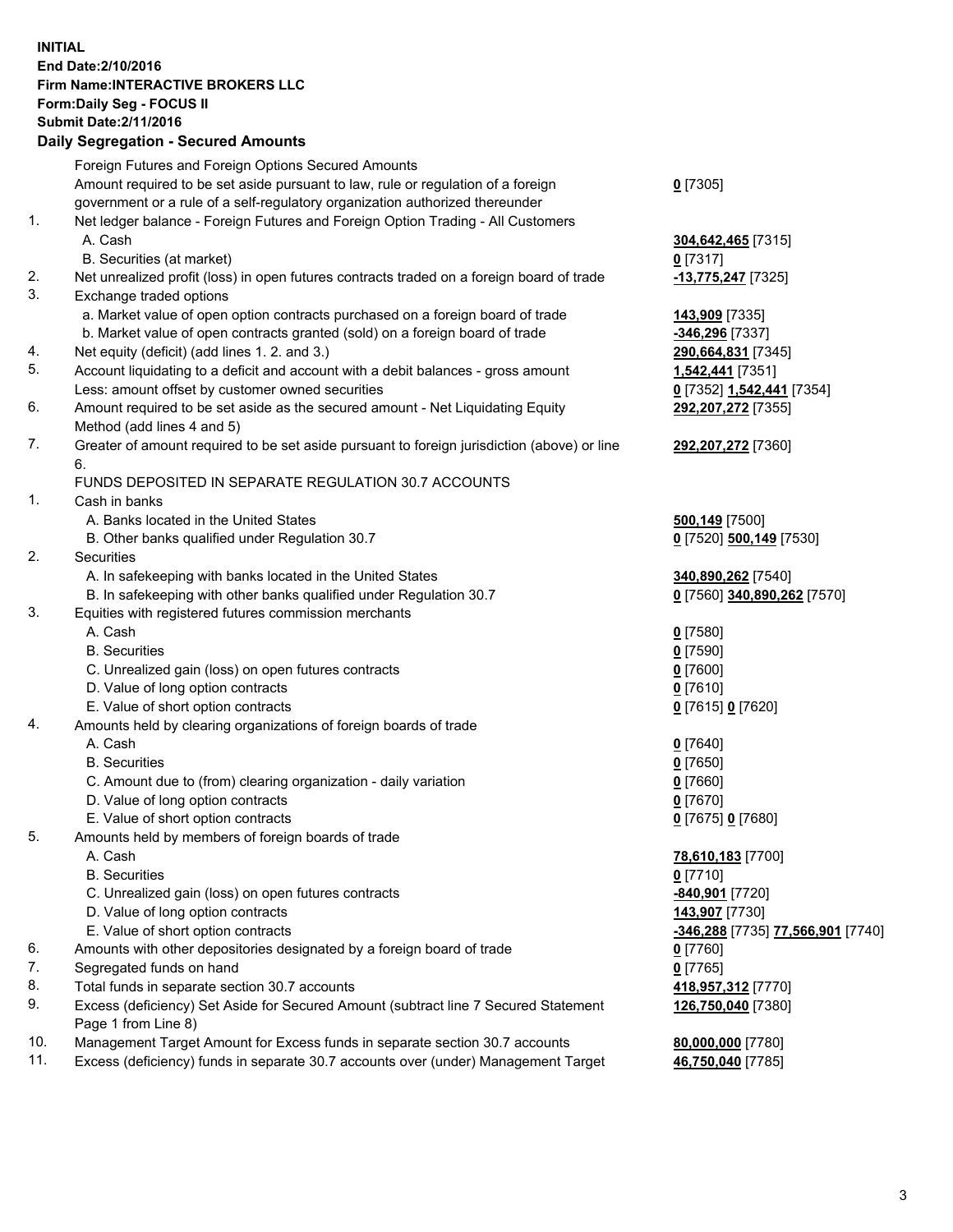**INITIAL End Date:2/10/2016 Firm Name:INTERACTIVE BROKERS LLC Form:Daily Seg - FOCUS II Submit Date:2/11/2016 Daily Segregation - Segregation Statement** SEGREGATION REQUIREMENTS(Section 4d(2) of the CEAct) 1. Net ledger balance A. Cash **2,618,404,661** [7010] B. Securities (at market) **0** [7020] 2. Net unrealized profit (loss) in open futures contracts traded on a contract market **80,483,213** [7030] 3. Exchange traded options A. Add market value of open option contracts purchased on a contract market **129,356,867** [7032] B. Deduct market value of open option contracts granted (sold) on a contract market **-243,160,941** [7033] 4. Net equity (deficit) (add lines 1, 2 and 3) **2,585,083,800** [7040] 5. Accounts liquidating to a deficit and accounts with debit balances - gross amount **115,982** [7045] Less: amount offset by customer securities **0** [7047] **115,982** [7050] 6. Amount required to be segregated (add lines 4 and 5) **2,585,199,782** [7060] FUNDS IN SEGREGATED ACCOUNTS 7. Deposited in segregated funds bank accounts A. Cash **236,067,690** [7070] B. Securities representing investments of customers' funds (at market) **1,546,600,891** [7080] C. Securities held for particular customers or option customers in lieu of cash (at market) **0** [7090] 8. Margins on deposit with derivatives clearing organizations of contract markets A. Cash **52,596,658** [7100] B. Securities representing investments of customers' funds (at market) **1,054,567,512** [7110] C. Securities held for particular customers or option customers in lieu of cash (at market) **0** [7120] 9. Net settlement from (to) derivatives clearing organizations of contract markets **5,863,373** [7130] 10. Exchange traded options A. Value of open long option contracts **129,318,346** [7132] B. Value of open short option contracts **-243,122,397** [7133] 11. Net equities with other FCMs A. Net liquidating equity **0** [7140] B. Securities representing investments of customers' funds (at market) **0** [7160] C. Securities held for particular customers or option customers in lieu of cash (at market) **0** [7170] 12. Segregated funds on hand **0** [7150] 13. Total amount in segregation (add lines 7 through 12) **2,781,892,073** [7180] 14. Excess (deficiency) funds in segregation (subtract line 6 from line 13) **196,692,291** [7190] 15. Management Target Amount for Excess funds in segregation **155,000,000** [7194] **41,692,291** [7198]

16. Excess (deficiency) funds in segregation over (under) Management Target Amount Excess